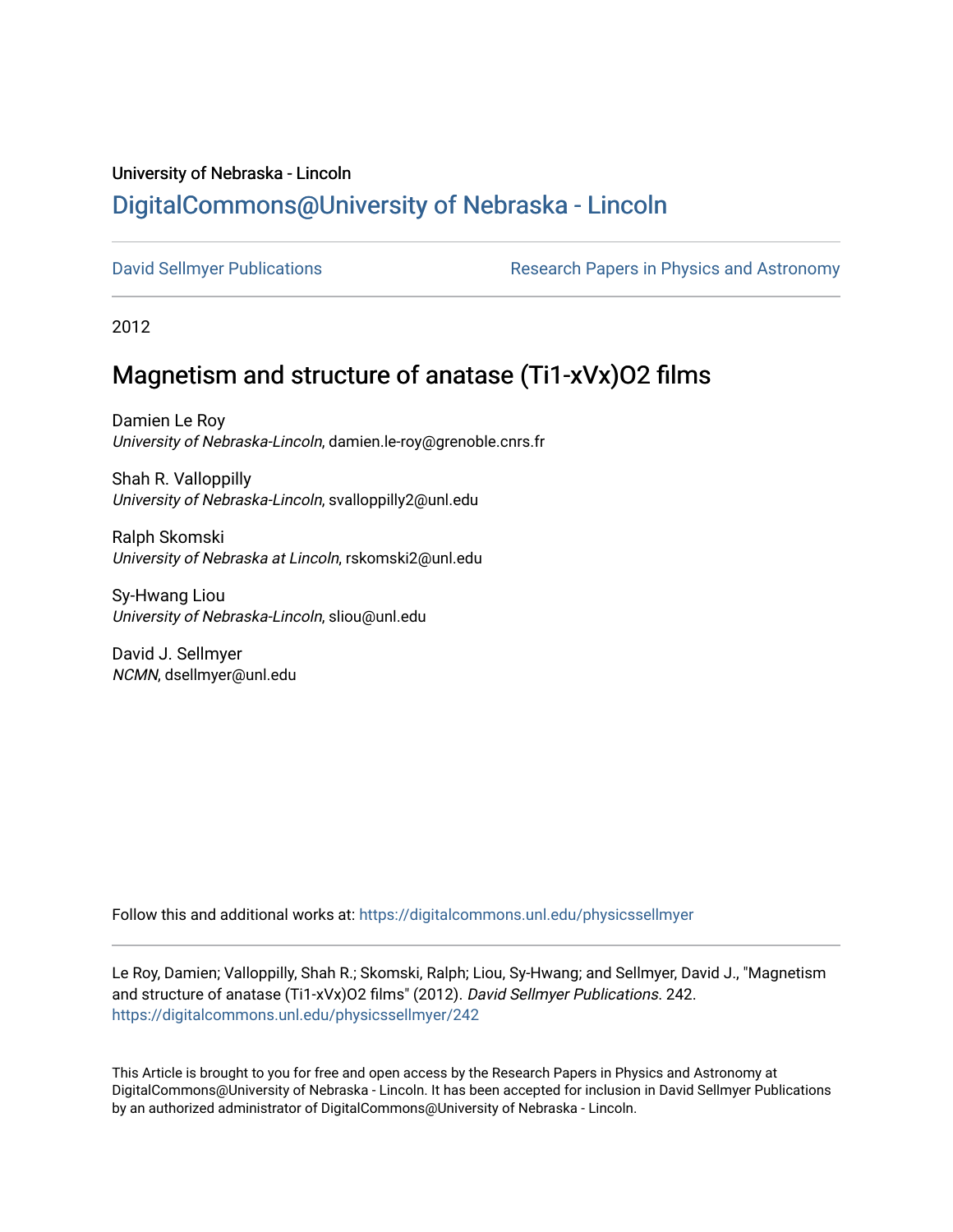### Magnetism and structure of anatase  $(Ti_{1-x}V_x)O_2$  [films](http://dx.doi.org/10.1063/1.3679434)

D. Le Roy,<sup>1,2,a)</sup> S. Valloppilly,<sup>2</sup> R. Skomski,<sup>1,2</sup> S.-H. Liou,<sup>1,2</sup> and D. J. Sellmyer<sup>1,2</sup> <sup>1</sup>Department of Physics and Astronomy, University of Nebraska, Lincoln, Nebraska 68588, USA 2 Nebraska Center for Materials Nanoscience, University of Nebraska, Lincoln, Nebraska 68588, USA

(Presented 31 October 2011; received 23 September 2011; accepted 12 December 2011; published online 12 March 2012)

Anatase  $TiO<sub>2</sub>$  is known as a promising host material for a wide-gap ferromagnetic semiconductor as it is a good solvent for numerous transition-metal elements. We report on the structural and magnetic properties of epitaxially grown anatase  $(Ti_{1-x}V_x)O_2$  layers where x covers the whole range of solubility of V atoms in anatase  $TiO<sub>2</sub>$  and beyond the solubility limit of 21%. We measured an average magnetic moment per vanadium as high as  $1 \mu_B$  with a magnetic percolation threshold of less than 6% which agrees with recent theoretical predictions. Interestingly, our results show a decrease of the average V magnetic moment as  $x$  increases throughout the solubility range. Anatase  $(Ti_{1-x}V_x)O_2$  is no longer present beyond the solubility limit, where the nonmagnetic  $VO_2$ phase forms and destroys the net magnetization.  $\odot$  2012 American Institute of Physics. [doi:[10.1063/1.3679434\]](http://dx.doi.org/10.1063/1.3679434)

#### I. INTRODUCTION

Carrier-mediated ferromagnetism<sup>[1](#page-3-0)</sup> has attracted significant attention during the past decade as it could enable the fabrication of room-temperature ferromagnetic (FM) semiconductors by doping nonmagnetic semiconductors with transition-metal (TM) elements. However, it has turned out that it is a challenging experimental problem, especially to unambiguously exclude the presence of a secondary phase. In TM-doped oxides, unique features like the orbital-moment anisotropy were revealed<sup>[2](#page-3-0)</sup> but the origin of roomtemperature ferromagnetism remains highly controversial and the lattice defects are found to play a key role.<sup>[3,4](#page-3-0)</sup> In particular, an indirect double exchange via oxygen vacancies  $(v<sub>O</sub>)$  is often involved.<sup>[5](#page-3-0)</sup> Nevertheless, Yamada *et al.* have recently given an experimental evidence of carrier-mediated ferromagnetism in anatase  $(Ti_{0.90}Co_{0.10})O_2$ .<sup>[6](#page-3-0)</sup> In its pure state, anatase  $TiO<sub>2</sub>$  (a-TiO<sub>2</sub>) is nonmagnetic and insulating with a bandgap of  $3.2$  eV. It is a good solvent for numerous TM dopants and therefore considered as a potent host material for diluted magnetic semiconductors. Appropriate doping can lead to carrier densities of  $10^{21}$  cm<sup>-3</sup> (Refs. [8](#page-3-0) and [9](#page-3-0)) and ferromagnetism persisting up to 400 K (Ref. [10\)](#page-3-0).  $(Ti_{1-x}V_x)O_2$ is predicted to fulfill the requirements of a FM semiconductor as (i) the V atoms carry a magnetic moment of 1  $\mu_B$  when substituting for Ti and (ii) the large solubility of the V atoms in  $a$ -TiO<sub>2</sub> of  $x_1 = 0.21$  exceeds the percolation threshold of the FM interaction  $x_p$  of 0.056.<sup>8</sup> Average magnetic moment  $(\mu_V)$  as high as 4.2  $\mu_B$  was reported and attributed to an unquenched orbital moment on the V sites. $^{11}$  $^{11}$  $^{11}$  Our focus is on the magnetism of highly crystalline  $a-(Ti_{1-x}V_x)O_2$  (001) films, obtained by sequential deposition of V and TiO<sub>2</sub>.  $x$ varied from 0 to 0.31, which exceeds the reported solubility limit  $x_1$ . Throughout the solubility range the crystal structure is only moderately affected by the V dopants. It is demonstrated that diluted V dopants induce ferromagnetism in  $a$ -TiO<sub>2</sub>, as expected for partial substitution of Ti by V with  $\mu$ <sub>V</sub> of up to 1  $\mu$ <sub>B</sub>.

#### II. EXPERIMENTAL PROCEDURES

 $a-\text{TiO}_2$  (*I4*<sub>1</sub>/*amd*) is tetragonal with  $a = 0.3785$  nm and  $c = 0.9514$  $c = 0.9514$  $c = 0.9514$  nm.<sup>9</sup> An atomically clean and flat LaAlO<sub>3</sub> (LAO) substrate is indispensable for the growth of high-quality  $TiO<sub>2</sub>$  layers. Figures [1\(a\)](#page-2-0) and [1\(b\)](#page-2-0) show the surface morphology of the substrate. An almost perfect single-terminated surface with straight terrace edges was obtained after annealing at  $1150^{\circ}$ C for 2 h in air. The small lattice mismatch between  $a$ -TiO<sub>2</sub> and LAO of 0.2% allows an epitaxial growth of *a*-TiO<sub>2</sub> (001) on LAO (100). *a*- $(Ti_{1-x}V_x)O_2$  films were grown by pulsed laser deposition, sequentially depositing  $TiO<sub>2</sub>$  and V layers. We used a KrF laser of 248 nm wavelength with pulses of 5 J/cm<sup>2</sup>.  $a$ -TiO<sub>2</sub> was deposited from a sintered  $TiO<sub>2</sub>$  target with 1 Hz pulses, under a pure  $O<sub>2</sub>$  pressure of 1 mTorr in order to limit the creation of  $v<sub>O</sub>$  that are usually found to mediate the FM order. V was deposited from a pure V target with 15 Hz pulses. Deposition rates were 6 and 13 pm/s, respectively. Note that  $TiO<sub>2</sub>$  undergoes an irreversible phase transition at  $577^{\circ}$ C (Ref. [12](#page-3-0)) from anatase to rutile  $(r<sub>-</sub>)$ . Although it was observed that the heteroepitaxial growth allows the formation of anatase beyond this transition, X-ray diffraction (XRD) results showed traces of rutile in the films grown at  $600^{\circ}$ C. During the growth, the substrate temperature was  $500^{\circ}$ C. In order to promote the diffusion of V atoms in the  $a$ -TiO<sub>2</sub>, the film was kept at 500 °C for 1 h under 1 mTorr of pure  $O_2$ . The samples were then cooled to room temperature in the same atmosphere. Figure  $1(c)$  shows a schematic of the multilayer (ML) and the corresponding depth profile for different diffusion stages. Here we present results obtained for  $a-\text{TiO}_2(9 \text{ nm})/\text{V}(2 \text{ nm})/$  $a-\text{TiO}_2(9 \text{ nm})$  and  $\{\text{TiO}_2/V\}_{30}/\text{TiO}_2$  MLs, in which the nominal thickness of  $a$ -TiO<sub>2</sub> was set to 5 nm while the thickness of V layers varied from 0 to 0.7 nm ( $0 \le x \le 0.31$ ). The

a)Author to whom correspondence should be addressed. Electronic mail: dleroy2@unl.edu.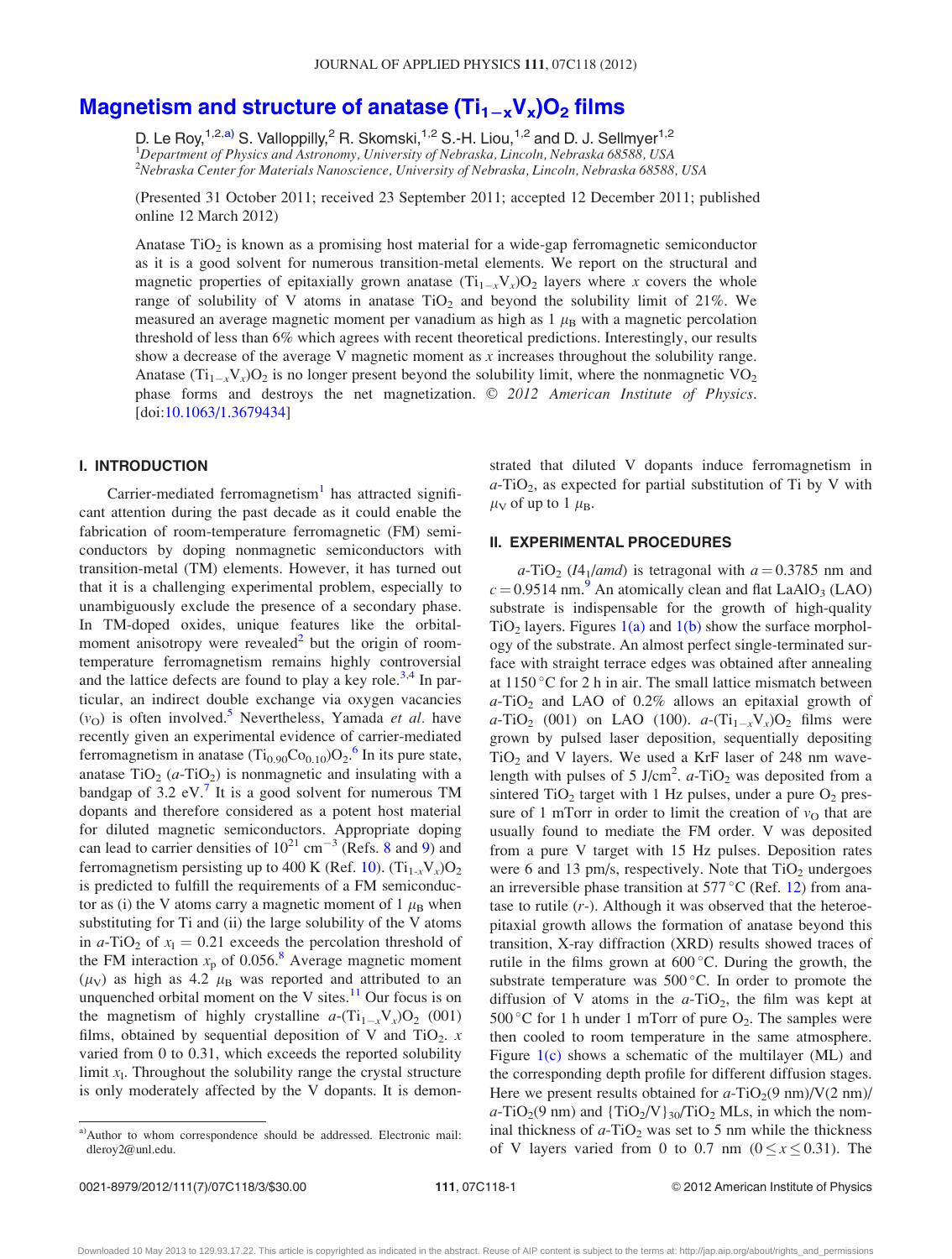<span id="page-2-0"></span>

FIG. 1. (Color online) Surface morphology of the processed LAO substrate measured by AFM (a). The dashed line indicates the trace of the surface profile displayed in (b). Schematic depth profile of the ML (c) with a total V content  $x_t$  at different stages of the V-dopant diffusion process: not diffused (0), partially diffused leading to a modulated structure (1) and fully dissolved (2).

structure was analyzed by XRD with Cu  $K_{\alpha}$  radiation. The overall film composition was verified by energy-dispersive X-ray spectroscopy. The magnetization was measured using a commercial superconducting quantum interference device (SQUID) magnetometer.

#### III. RESULTS AND ANALYSIS

Figure 2 shows the XRD pattern of an undoped  $a$ -TiO<sub>2</sub> layer of 90 nm thickness. The only observed Braggreflections from the film are the a-TiO<sub>2</sub> {00*l*} ( $l = 4n$ , n an integer) lines which confirms the [001] orientation of the growth. The corresponding rocking curves have a full width at half maximum (FWHM) as small as  $0.4^{\circ}$ .

The question of the V-dopant distribution is of crucial importance in order to understand the magnetic properties. A complete diffusion of the V dopants could be expected since the sample is kept at  $500^{\circ}$ C during the deposition (15 h) and the subsequent annealing (1 h). Let us first consider the case of an  $a$ -TiO<sub>2</sub>/V/a-TiO<sub>2</sub> trilayer, where the V layer thickness is chosen to give an overall trilayer composition at the solubility limit of V in a-TiO<sub>2</sub> ( $x_t = x_l$ ). A non-homogenous distribution along the growth direction would then inevitably lead to two  $TiO<sub>2</sub>$  layers separated by an interlayer with a V-rich phase. Figure 3 shows a  $\theta$ -2 $\theta$  scan measured on such trilayer around the  $2\theta$  position of the  $a - (\text{Ti}_{1-x} \text{V}_x) \text{O}_2$  (004) Bragg-reflection. The presence of Laue fringes is not only the sign of a good crystallinity and flat interfaces but their period gives an accurate value of the crystallite size along



FIG. 2. (Color online) XRD pattern of an undoped  $a$ -TiO<sub>2</sub> layer of 90 nm.



FIG. 3. (Color online)  $\theta$ -2 $\theta$  pattern around the  $a$ -(Ti<sub>1-x</sub>V<sub>x</sub>)O<sub>2</sub> (004) Braggreflection for a  $TiO<sub>2</sub>/V/TiO<sub>2</sub>$  trilayer. The solid line is the simulated pattern of a single layer of 20 nm.

the direction perpendicular to the film plane. The period perfectly matches with the total thickness of the film which rules out the case of a subsisting V-rich interlayer. Note however that if that supports the idea of a complete diffusion of the V dopants and a homogenous distribution of them in the direction perpendicular to the substrate plane, it is not sufficient to discard the hypothesis of partial V clustering. Therefore, in the following discussion on the magnetic properties, both the homogeneous distribution and the partial clustering hypotheses are considered.

Figure 4 displays XRD patterns of  $a-(Ti_{1-x}V_x)O_2$  ML films around the  $2\theta$  position of the a-TiO<sub>2</sub> (004) Braggreflection. The crystalline structure is only moderately affected by the V dopants as the FWHM of the rocking curve of  $a-(Ti_{1-x}V_x)O_2$  (004) Bragg-reflections broadened from 0.4 $\degree$  to 0.6 $\degree$  when x increases from 0 to 0.25, as expected for cation substitution by  $V^{4+}(V_{Ti})$ . This result agrees with earlier theoretical and experimental works showing that V impurities are well-dissolved in  $a$ -TiO<sub>2</sub>.<sup>[11,13](#page-3-0)</sup>

 $(Ti_{1-x}V_{x})O_{2}$  was found to undergo a phase modification around  $x_1$ , as the 2 $\theta$  position of the most intense peak shifts from 37.7°  $(a-\text{TiO}_2 (004))$  to 39.7° which matches with the position of  $r$ -VO<sub>2</sub> (200) when x increases from 0.25 to 0.31. The VO<sub>2</sub> phase observed at  $x = 0.31$  is highly crystalline and oriented with a measured rocking curve width of  $0.5^\circ$ . The presence of  $VO<sub>2</sub>$  in this film was unambiguously confirmed by measuring the temperature dependence of the electrical resistivity between 300 and 400 K. Indeed  $VO<sub>2</sub>$  undergoes a metal-to-insulator transition at 338 K which accompanies a phase transition from high- temperature rutile  $(P4<sub>2</sub>/mm)$  to low-temperature monoclinic structure  $(P2<sub>1</sub>/c)$ . A sharp



FIG. 4. (Color online) XRD pattern of  $a-(Ti_{1-x}V_x)O_2$  films with x of 0.06, 0.12, 0.25, and 0.31. The circle indicates the  $2\theta$  position of  $a-\text{TiO}_2$  (004) and the square the  $2\theta$  position of r-VO<sub>2</sub> (200).